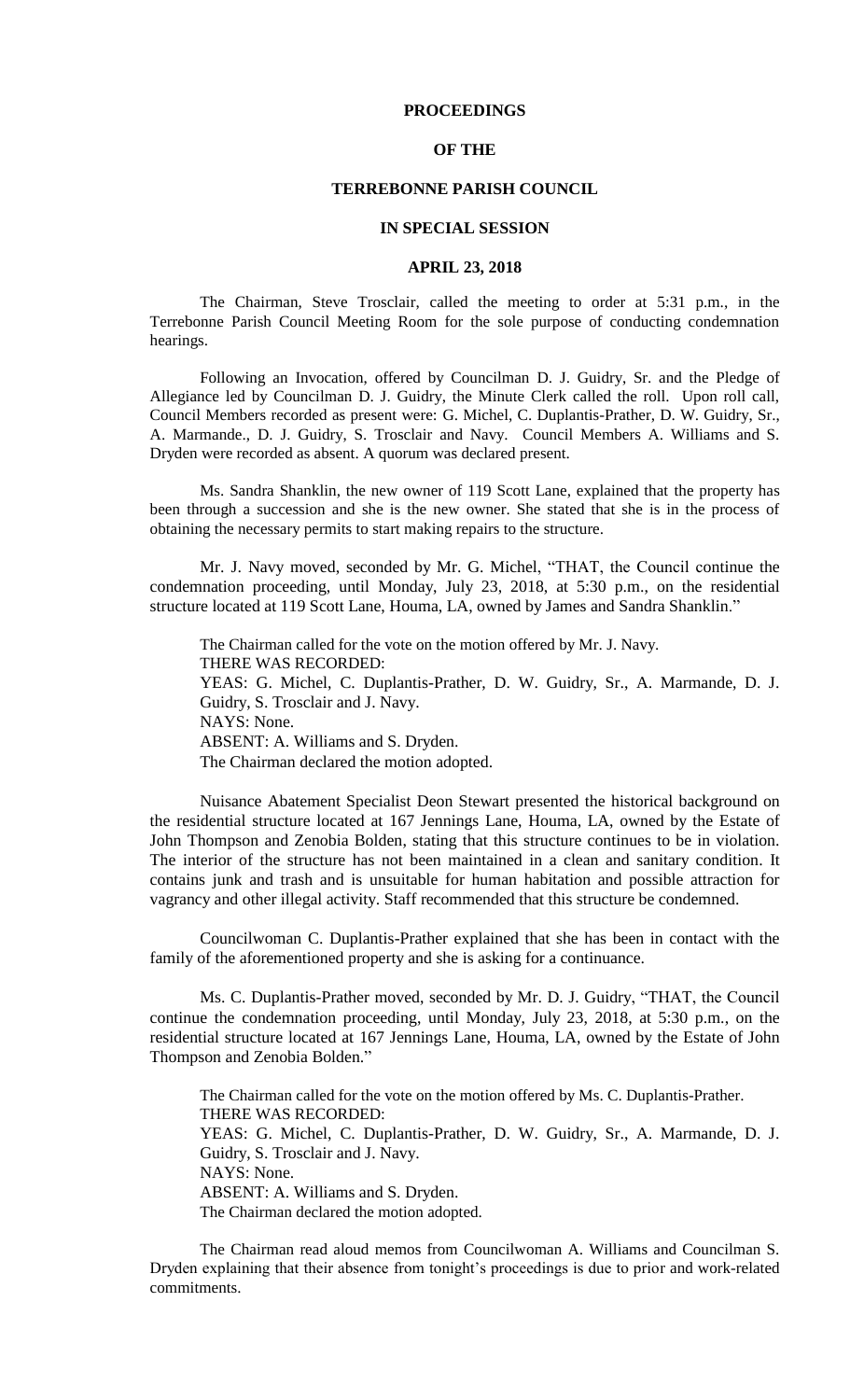Councilman J. Navy explained that he is working with the family of the property located at 1703 Dunn Street and then asked for a continuance.

Mr. J. Navy moved, seconded by Mr. D. J. Guidry, "THAT, the Council continue the condemnation proceeding, until Monday, July 23, 2018, at 5:30 p.m., on the residential structure located at 1703 Dunn Street, Houma, LA, owned by Flamingo Property Management, LLC."

The Chairman called for the vote on the motion offered by Mr. J. Navy. THERE WAS RECORDED: YEAS: G. Michel, C. Duplantis-Prather, D. W. Guidry, Sr., A. Marmande, D. J. Guidry, S. Trosclair and J. Navy. NAYS: None. ABSENT: A. Williams and S. Dryden. The Chairman declared the motion adopted.

Councilman J. Navy explained that he is working with the family of the property located at 1303 Miles Street and then asked for a continuance.

Mr. J. Navy moved, seconded by Mr. D. J. Guidry, "THAT, the Council continue the condemnation proceeding, until Monday, July 23, 2018, at 5:30 p.m., on the residential structure located at 1303 Miles Street, Houma, LA, owned by Michael Sobert."

The Chairman called for the vote on the motion offered by Mr. J. Navy. THERE WAS RECORDED: YEAS: G. Michel, C. Duplantis-Prather, D. W. Guidry, Sr., A. Marmande, D. J. Guidry, S. Trosclair and J. Navy. NAYS: None. ABSENT: A. Williams and S. Dryden. The Chairman declared the motion adopted.

Ms. De'Inez Hite, property owner of 520 Columbus Street, stated that they are still making repairs to the property.

Mr. J. Navy moved, seconded by Mr. D. J. Guidry, "THAT, the Council continue the condemnation proceeding, until Monday, July 23, 2018, at 5:30 p.m., on the residential structure located at 520 Columbus Street, Houma, LA, owned by Fern Taylor Hite."

The Chairman called for the vote on the motion offered by Mr. J. Navy. THERE WAS RECORDED: YEAS: G. Michel, C. Duplantis-Prather, D. W. Guidry, Sr., A. Marmande, D. J. Guidry, S. Trosclair and J. Navy. NAYS: None. ABSENT: A. Williams and S. Dryden. The Chairman declared the motion adopted.

Ms. C. Duplantis-Prather moved, seconded by Mr. D. W. Guidry, Sr., "THAT, the Council close the condemnation file on the accessory structure located at 211 Henderson Street, Houma, LA, Chauvin, LA, owned by Trudy E. Lee a/k/a Trudy E. Lee Ralston due to the structure being demolished."

The Chairman called for the vote on the motion offered by Ms. C. Duplantis-Prather. THERE WAS RECORDED: YEAS: G. Michel, C. Duplantis-Prather, D. W. Guidry, Sr., A. Marmande, D. J. Guidry, S. Trosclair and J. Navy. NAYS: None. ABSENT: A. Williams and S. Dryden. The Chairman declared the motion adopted.

Mr. D. J. Guidry moved, seconded by Mr. D. W. Guidry, Sr., "THAT, the Council continue the condemnation proceeding, until Monday, July 23, 2018, at 5:30 p.m., on the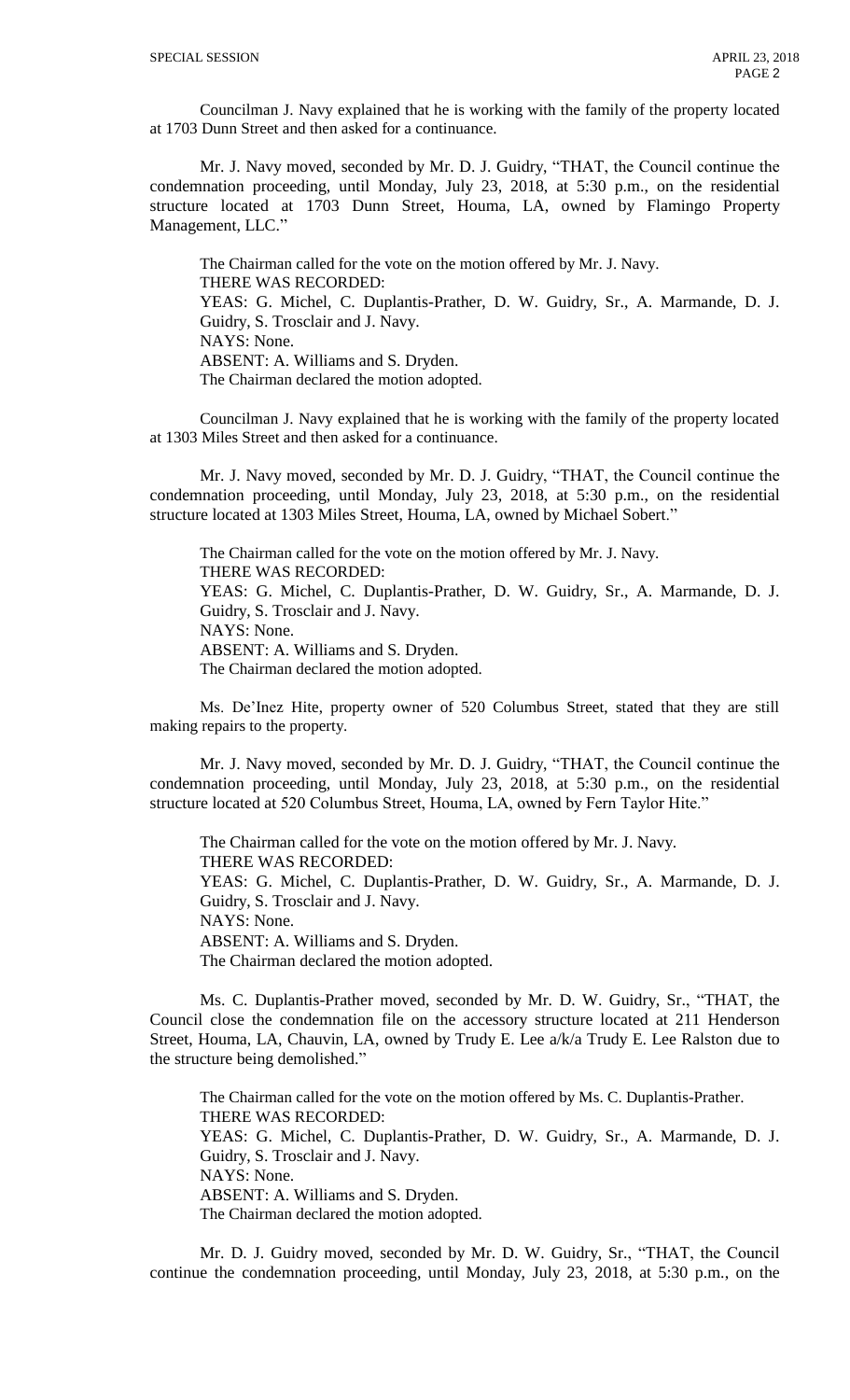residential mobile home structure located at 5415 Bayouside Drive, Chauvin, LA, owned by Everette Pinell."

The Chairman called for the vote on the motion offered by Mr. D. J. Guidry. THERE WAS RECORDED: YEAS: G. Michel, C. Duplantis-Prather, D. W. Guidry, Sr., A. Marmande, D. J. Guidry, S. Trosclair and J. Navy. NAYS: None. ABSENT: A. Williams and S. Dryden. The Chairman declared the motion adopted.

Nuisance Abatement Specialist Deon Stewart presented the historical background on the residential accessory structure located at 1855 A Bayou Blue Road, Houma, LA, owned by James and Joycelyn Hebert, stating that aforementioned structure continues to be in violation. The exterior of the property has not been maintained and free of tall grass in excess of 12 inches. The windows on the residential accessory structure have not been maintained properly and the aforementioned structure is not secure. The interior of said structure has not been maintained in a clean and sanitary condition and has missing and/or rotting material present. Staff recommended that this residential accessory structure be condemned.

Mr. D. J. Guidry moved, seconded by Mr. D. W. Guidry, Sr., "THAT, the Council find that the residential accessory structure located at 1855 A Bayou Blue Road, Houma, LA, owned by James and Joycelyn Hebert per legal description:

That portion of ground together with all buildings and improvements thereon and all of the rights, ways, privileges, servitudes, appurtenances and advantages thereunto belonging or in anywise appertaining, situated in the Parish of Terrebonne, State of Louisiana, in Section 44, T-16-S, R-17-E, a portion of ground located on the Northeasterly corner of Tract "CDEJKC" the land of Harold Hebert as shown on survey map prepared by Edward C. McGee, Jr., Land Surveyor, Land Surveyor and more fully described as follows: Lot measures Seventy (70') feet along the center line of Bayou Blue, by a depth of One Hundred Fifty (150') feel along the Northeasterly line separating the property of Hazel Pitre and Harold Hebert and a depth of One Hundred Fifty (150') along the line separating the property of Harold Hebert and this portion of ground, and Seventy (70<sup>o</sup>) feel along the rear boundary line separating the property of Harold Hebert and this portion of ground.

For title See COB 494m under Entry No. 381872, COB 498, under Entry No. 385430, COB 498, under Entry No. 385429 and Entry No. 393304 of the records of Terrebonne Parish Louisiana.

is in a dilapidated and dangerous condition that endangers the health, safety and welfare of the public. Accordingly, the residential accessory structure is hereby condemned and the owner is hereby ordered to demolish, and/or remove the said structure by May 31, 2018. In default of which the Terrebonne Parish Consolidated Government may proceed to do so, and in accordance therewith, the Parish Administration be authorized to proceed with the bidding process for the demolition and/or removal."

The Chairman called for the vote on the motion offered by Mr. D. J. Guidry. THERE WAS RECORDED: YEAS: G. Michel, C. Duplantis-Prather, D. W. Guidry, Sr., A. Marmande, D. J. Guidry, S. Trosclair and J. Navy. NAYS: None. ABSENT: A. Williams and S. Dryden. The Chairman declared the motion adopted.

Councilwoman C. Duplantis-Prather stated that she has been in contact with the family members of the property located at 804 Peach Street and that she is asking for a continuance to allow the family additional time to get the necessary repairs done.

Ms. C. Duplantis-Prather moved, seconded by Mr. A. Marmande, "THAT, the Council continue the condemnation proceeding, until Monday, July 23, 2018, at 5:30 p.m., on the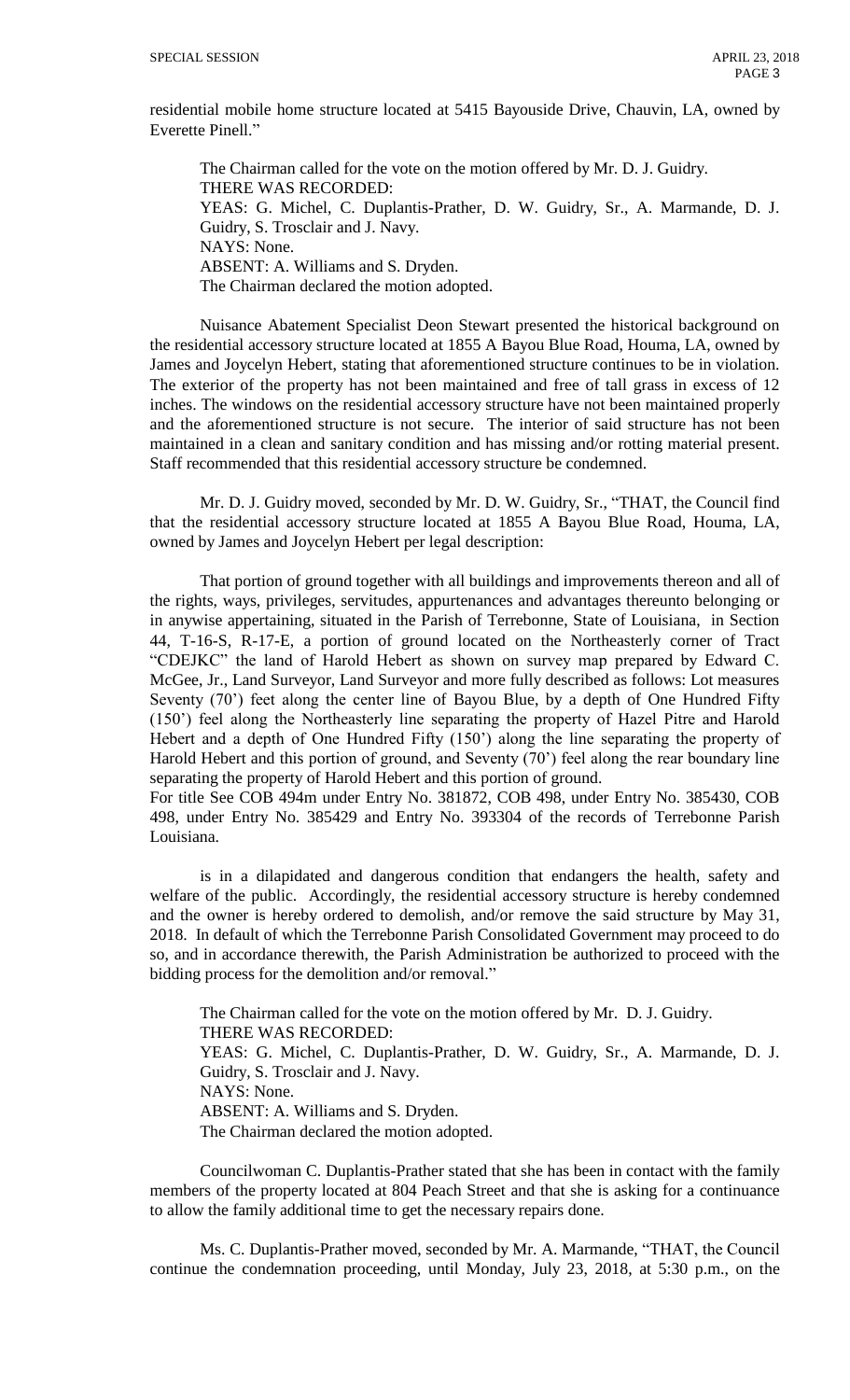residential structure located at 804 Peach Street Houma, LA, owned by Jerry J. Dupre, Jr. and Laurie Landreneau Dupre."

The Chairman called for the vote on the motion offered by Ms. C. Duplantis-Prather. THERE WAS RECORDED: YEAS: G. Michel, C. Duplantis-Prather, D. W. Guidry, Sr., A. Marmande, D. J. Guidry, S. Trosclair and J. Navy. NAYS: None. ABSENT: A. Williams and S. Dryden. The Chairman declared the motion adopted.

Mr. Albert Lagraize, owner of the property located at 104 Howard Ave., explained that the he has recently negotiated a lease agreement with a new tenant that will make all of the necessary repairs to the structure to bring it into compliance and then asked for a continuance.

Ms. C. Duplantis-Prather moved, seconded by Mr. D. W. Guidry, Sr., "THAT, the Council continue the condemnation proceeding, until Monday, July 23, 2018, at 5:30 p.m., on the commercial structure located at 104 Howard Avenue, Houma, LA, owned by E-Z Serve Convenience Stores, Inc. and Albert Lagraize."

The Chairman called for the vote on the motion offered by Ms. C. Duplantis-Prather. THERE WAS RECORDED: YEAS: G. Michel, C. Duplantis-Prather, D. W. Guidry, Sr., A. Marmande, D. J. Guidry, S. Trosclair and J. Navy. NAYS: None. ABSENT: A. Williams and S. Dryden. The Chairman declared the motion adopted.

Ms. C. Duplantis-Prather moved, seconded by Mr. D. W. Guidry, Sr., "THAT, the Council continue the condemnation proceeding, until July 23, 2018, at 5:30 p.m., on the commercial structure located at 100 Howard Avenue/8696 Main Street, Houma, LA, owned by E-Z Serve Convenience Stores, Inc. and Albert Lagraize."

The Chairman called for the vote on the motion offered by Ms. C. Duplantis-Prather. THERE WAS RECORDED: YEAS: G. Michel, C. Duplantis-Prather, D. W. Guidry, Sr., A. Marmande, D. J. Guidry, S. Trosclair and J. Navy. NAYS: None. ABSENT: A. Williams and S. Dryden. The Chairman declared the motion adopted.

Nuisance Abatement Specialist Deon Stewart presented the historical background on the residential structure located at 124 Pellegrin Street, Houma, LA, owned by Ronald H. Cole, Jr., stating that since the last hearing, this property has been sold and the new owner has obtained a renovation permit and has begun making repairs. Staff recommended that this matter be continued until the next scheduled hearing on Monday, July 23, 2018.

Mr. D. J. Guidry moved, seconded by Ms. C. Duplantis-Prather, "THAT, the Council continue the condemnation proceeding, until Monday, July 23, 2018, at 5:30 p.m., on the residential structure located at 124 Pellegrin Street, Houma, LA, owned by Ronald H. Cole, Jr."

The Chairman called for the vote on the motion offered by Mr. D. J. Guidry. THERE WAS RECORDED: YEAS: G. Michel, C. Duplantis-Prather, D. W. Guidry, Sr., A. Marmande, D. J. Guidry, S. Trosclair and J. Navy. NAYS: None. ABSENT: A. Williams and S. Dryden. The Chairman declared the motion adopted.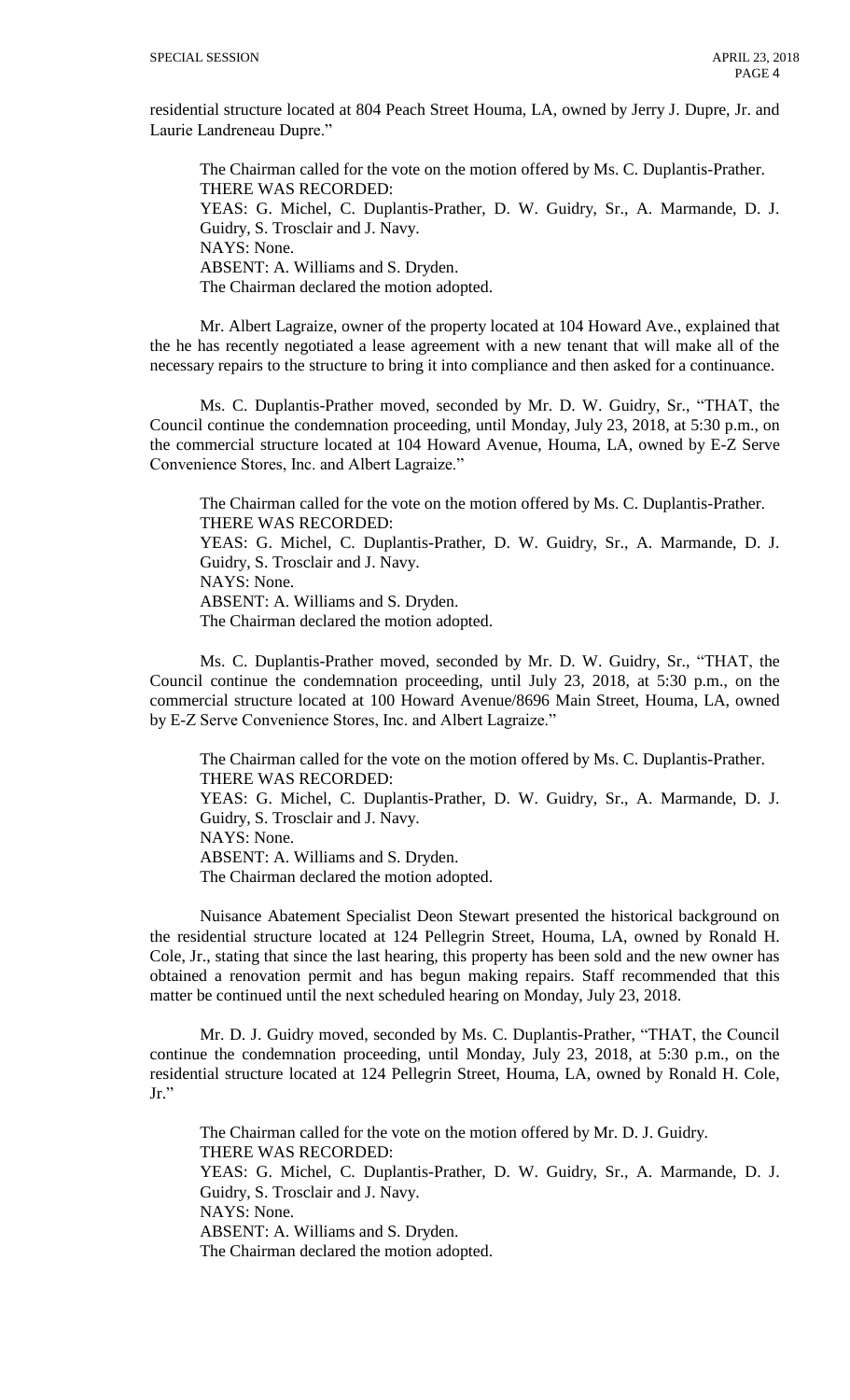Nuisance Abatement Specialist Deon Stewart presented the historical background on the residential structure located at 1504 Memory Lane, Houma, LA, owned by the Estate of Gerald J. Boudreaux, Jerry A. Boudreaux, Christy Boudreaux Marcel and Patty Boudreaux Redmond, stating that structure continues to be in violation. The structure contains missing and/or rotting material and the windows have not been maintained in proper condition. The structure appears to have foundation issues and is a possible gathering place for vagrancy and/or other illegal activity. Junk and trash is also present. Staff recommended that this structure be condemned.

Mr. J. Navy moved, seconded by Mr. D. J. Guidry, "THAT, the Council find that the residential structure located at 1504 Memory Lane, Houma, LA, owned by Estate of Gerald J. Boudreaux, Jerry A. Boudreaux, Christy Boudreaux Marcel and Patty Boudreaux Redmond per legal description:

Two (2) certain lots of ground situated in the City of Houma, Parish of Terrebonne, Louisiana, designated as Lots Four (4) and Five (5) of Block No. Nine (9) of BARROW SUBDIVISION, said lots each measuring a front of One Hundred Five (105') feet on the south side of Memory Lane (formerly Second Street) by depth of One Hundred Fifty (150') feet as shown on a plan of Barrow Subdivision made by T. Baker Smith, C.E., 30 October 1952, of record in COB 191, Entry No. 114,707, Terrebonne Parish; said lots together bounded north by Memory Lane, east by Grand Caillou Heights Subdivision, south by Lot No. Two (2) of Bloc Nine (9), and west by Lot Three (3) of Block Nine (9); For Title See: Cob 83, folio 134, COB 218, folio 24

is in a dilapidated and dangerous condition that endangers the health, safety and welfare of the public. Accordingly, the residential structure is hereby condemned and the owner is hereby ordered to demolish, and/or remove the said structure by May 31, 2018. In default of which the Terrebonne Parish Consolidated Government may proceed to do so, and in accordance therewith, the Parish Administration be authorized to proceed with the bidding process for the demolition and/or removal."

The Chairman called for the vote on the motion offered by Mr. J. Navy THERE WAS RECORDED: YEAS: G. Michel, C. Duplantis-Prather, D. W. Guidry, Sr., A. Marmande, D. J. Guidry, S. Trosclair and J. Navy. NAYS: None. ABSENT: A. Williams and S. Dryden. The Chairman declared the motion adopted.

Nuisance Abatement Specialist Deon Stewart presented the historical background on the residential structure located at 171 Marjorie Street, Dulac, LA, owned by Paul H. Verdin, stating that the structure continues to be in violation. The structure contains missing/rotting materials and windows have not been maintained in a proper condition. The exterior of the property has not been maintained and contains tall grass, junk and trash. The structure is not secure and staff recommends that this matter be continued due to insufficient notice to Ad Hoc.

Mr. A. Marmande moved, seconded by Ms. C. Duplantis-Prather, "THAT, the Council continue the condemnation proceeding, until Monday, July 23, 2018, at 5:30 p.m., on the residential structure located at 171 Marjorie Street, Dulac, LA, owned by Paul H. Verdin."

The Chairman called for the vote on the motion offered by Mr. A. Marmande. THERE WAS RECORDED: YEAS: G. Michel, C. Duplantis-Prather, D. W. Guidry, Sr., A. Marmande, D. J. Guidry, S. Trosclair and J. Navy. NAYS: None. ABSENT: A. Williams and S. Dryden. The Chairman declared the motion adopted.

Nuisance Abatement Specialist Deon Stewart presented the historical background on the residential structure located at 6302 North Bayou Black Drive, Gibson, LA, owned by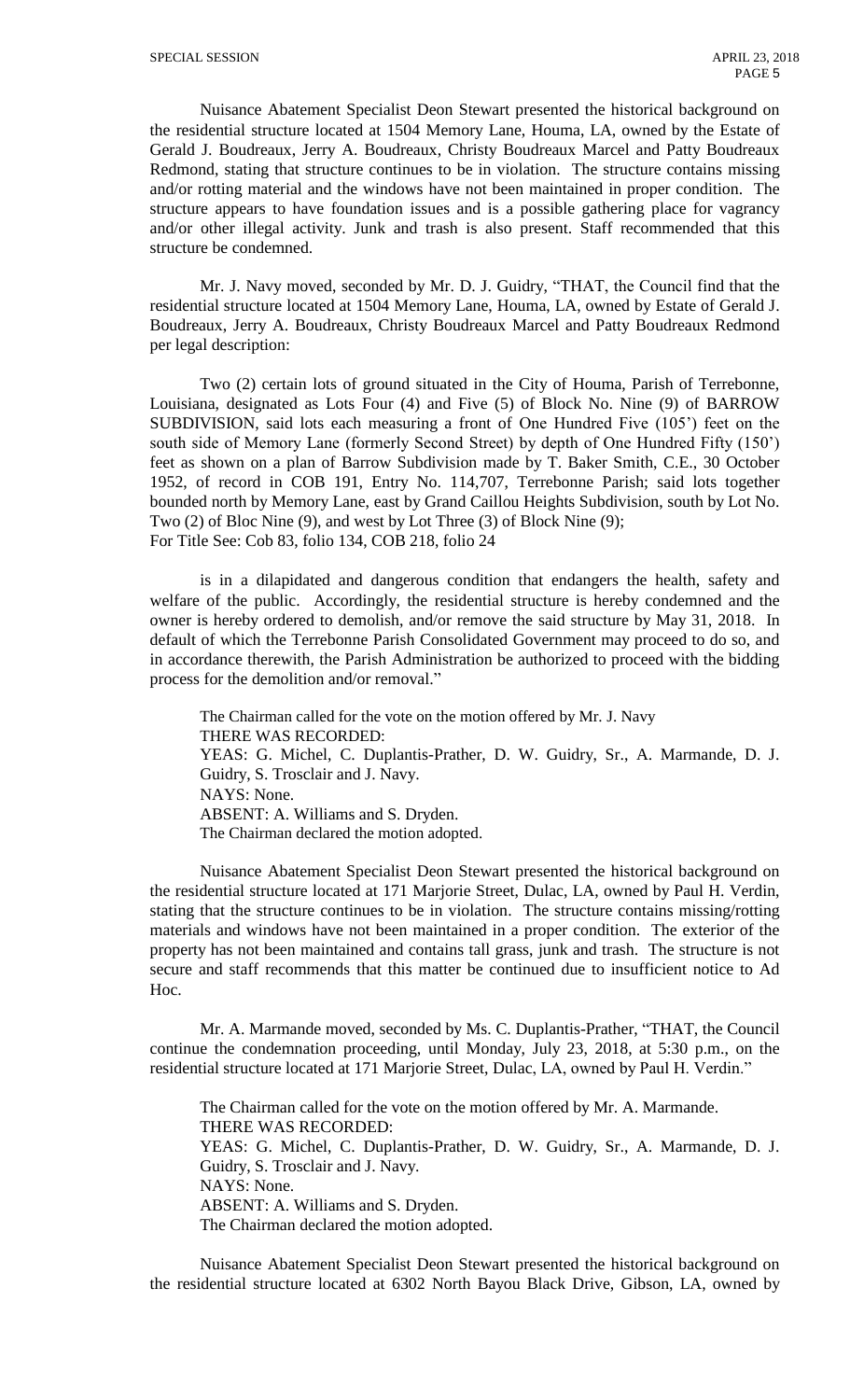John Louis Faslund, Daundra Faslund and Shon Faslund, stating after numerous inspections, the aforementioned structure continues to be in violation. It contains missing/rotting materials and the windows have not been maintained in proper condition. The exterior of the property has not been maintained; it contains tall grass, junk and trash. The said structure is not secure. Staff recommended that this file be continued to the next hearing, Monday, July 23, 2018 due to insufficient notice to the Ad Hoc.

Mr. J. Navy moved, seconded by Mr. G. Michel, "THAT, the Council continue the condemnation proceeding, until Monday, July 23, 2018, at 5:30 p.m., on the residential structure located at 6302 North Bayou Black Drive, Gibson, LA owned by John Louis Faslund, Daundra Faslund and Shon Faslund."

The Chairman called for the vote on the motion offered by Mr. J. Navy. THERE WAS RECORDED: YEAS: G. Michel, C. Duplantis-Prather, D. W. Guidry, Sr., A. Marmande, D. J. Guidry, S. Trosclair and J. Navy. NAYS: None. ABSENT: A. Williams and S. Dryden. The Chairman declared the motion adopted.

Nuisance Abatement Specialist Deon Stewart presented the historical background on the residential structure located at 218 Nate Lane, Bourg, LA, owned by Felix J. Belanger, Sr., Felix J. Belanger, Jr. and Rickie Anthony Jeffery, stating this structure continues to be in violation. It contains missing/rotting materials and the windows have not been maintained in a proper condition. The exterior of the property has not been maintained and it contains tall grass, junk and trash. The aforementioned structure is not secure and staff recommends that this said structure be condemned.

Mr. D. J. Guidry moved, seconded by Mr. D. W. Guidry, Sr., "THAT, the Council find that the residential structure located at 218 Nate Lane, Bourg, LA owned by Felix J. Belanger, Sr., Felix J. Belanger, Jr., and Rickie Anthony Jeffery per legal description:

A certain lot of ground or parcel of real estate situated in the Parish of Terrebonne, Louisiana, about eight 117, at Entry Number 753127 of the Conveyance records of Terrebonne Parish, Louisiana, about eight (8) miles below the City of Houma, lying on the right descending bank of Bayou Terrebonne at a distance of 630' West of the Public Road which runs along said right descending bank of said Bayou, measuring a front of One Hundred Seventy (170') feet along the Western boundary of the property herein donated to Norman J. Belanger, by a depth of Two Hundred Ten (210') feet; bounded above or on the North by property of Albert Belanger, now or formerly, on the East by property herein donated to Norman J. Belanger, on the South and on the West by other property of the donor.

A certain tract of land in Sections 89 and 90, Township 21 South, Range 18 East, Terrebonne Parish, Louisiana situated on the right descending bank of Bayou Little Caillou, but not fronting thereon, beginning at three (3) arpents from the bank of said bayou and measuring a front of seven (7) arpents more or less by depth of survey; and being bounded now or formerly as follows: Above, by the southern line of Section 91, Township 21 South, Range 18 East; Below, by lands formerly of Hypolite Chauvin; Front lands formerly of Charles Daspit and in the Rear, by the rear line of Section and by the rear line of Section 89, Township 21 South, Range 18 East containing 144.225 acres, more or less, being the same property acquired by Eusebe Picou from Charles Daspit by Sale dated January 13, 1893, and recorded in COB NN, folio 642, Records of Terrebonne Parish, Louisiana.

is in a dilapidated and dangerous condition that endangers the health, safety and welfare of the public. Accordingly, the residential structure is hereby condemned and the owner is hereby ordered to demolish, and/or remove the aforementioned structure by May 31, 2018. In default of which the Terrebonne Parish Consolidated Government may proceed to do so, and in accordance therewith, the Parish Administration be authorized to proceed with the bidding process for the demolition and/or removal."

The Chairman called for the vote on the motion offered by Mr. D. J. Guidry. THERE WAS RECORDED: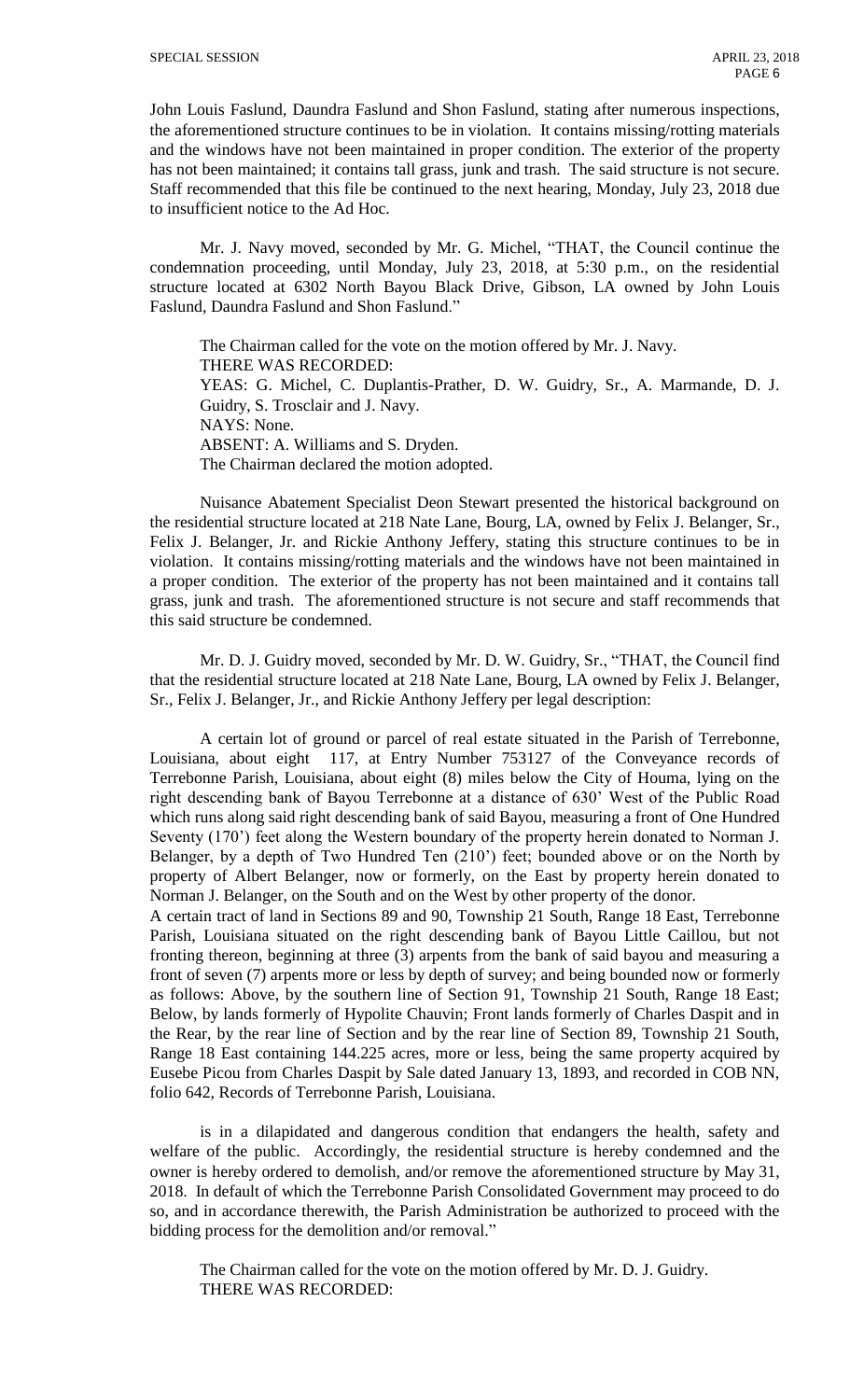YEAS: G. Michel, C. Duplantis-Prather, D. W. Guidry, Sr., A. Marmande, D. J. Guidry, S. Trosclair and J. Navy. NAYS: None. ABSENT: A. Williams and S. Dryden. The Chairman declared the motion adopted.

Ms. Holly Guidry Politz, the daughter of a concerned resident of Division Avenue, addressed the Council relative to the property located at 1217 Division Avenue. She explained that this property has been a nuisance in the neighborhood; stating that the owner of this property has not done any repairs to this structure and it continues to be an attraction for vagrancy and other illegal activity. She expressed her concerns relative to the property previously being condemned then being rescinded. Ms. Politz asked that the property located at 1217 Division Avenue be condemned and follow through with it.

Nuisance Abatement Specialist D. Stewart explained that notice to the Attorney Ad Hoc requesting that he appear at the condemnation hearing, was not received in the required time specific by law.

Assistant Parish Attorney M. Neil explained that when condemning property, proper notice has to be given to the property owners in accordance with the law in order to avoid any issues in the future.

Ad Hoc Attorney Tanner McGee explained that he received notice and advertised the property located at 1217 Division Avenue in February 2018.

Mr. J. Navy moved, seconded by Mr. A. Marmande, "THAT, the Council find that the residential structure located at 1217 Division Avenue, Houma, LA owned by the Estate of Roosevelt Spencer and Martha Spencer per legal description:

A certain portion of ground situated in the Parish of Terrebonne, Louisiana, in the HONDURAS ADDITION to the City of Houma, Louisiana, as per map of said addition made by J.C. Waties, C.E., in April, 1923, which map is on file and of record in the Clerk's Office of the Parish of Terrebonne, Louisiana,; being the northernmost half of Lots Six (6) and Seven (7) of Block Twenty-four (24) of said addition, measuring Sixty (60') feet front on the east side of Division Avenue by depth between equal and parallel lines of One hundred twenty (120') feet, and being bounded as follows, to-wit' North by Lots One (1) and Two (2) of Block 24, East by Lot Eight (8) of said Block 24, South by the southernmost half of Lots 6 and 7 in Block 24 and West by Division Avenue; together with all the rights, ways, privileges and servitudes thereunto belonging or in anywise appertaining.

is in a dilapidated and dangerous condition that endangers the health, safety and welfare of the public. Accordingly, the residential structure is hereby condemned and the owner is hereby ordered to demolish, and/or remove the said structure by May 31, 2018. In default of which the Terrebonne Parish Consolidated Government may proceed to do so, and in accordance therewith, the Parish Administration be authorized to proceed with the bidding process for the demolition and/or removal."

The Chairman called for the vote on the motion offered by Mr. J. Navy. THERE WAS RECORDED: YEAS: G. Michel, C. Duplantis-Prather, D. W. Guidry, Sr., A. Marmande, D. J. Guidry, S. Trosclair and J. Navy. NAYS: None. ABSENT: J. Navy and S. Dryden. The Chairman declared the motion adopted.

Mr. J. Navy moved, seconded by Mr. D. J. Guidry, "THAT, the Council continue the condemnation proceeding, until Monday, July 23, 2018, at 5:30 p.m., on the residential structure located at 515 Antoine Street, Houma, LA owned by Roberto J. Robledo and Bessie Robledo."

The Chairman called for the vote on the motion offered by Mr. J. Navy.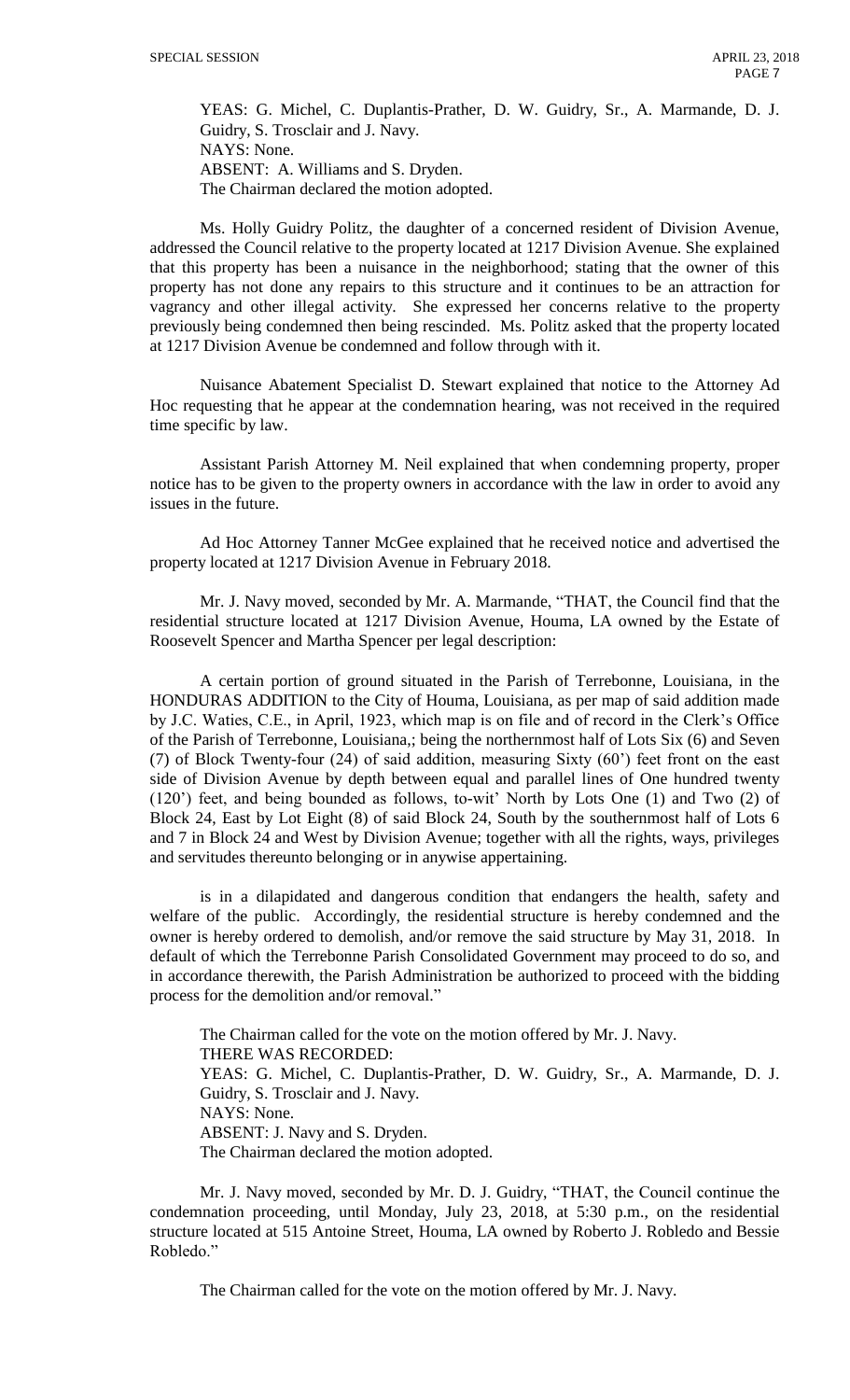THERE WAS RECORDED:

YEAS: G. Michel, C. Duplantis-Prather, D. W. Guidry, Sr., A. Marmande, D. J. Guidry, S. Trosclair and J. Navy. NAYS: None. ABSENT: A. Williams and S. Dryden. The Chairman declared the motion adopted.

Ms. Nellie Brooks, an heir to property located at 1624 Gautreaux Street, stated that she is trying to save the funds to demolish the property and she asked for additional time.

Mr. J. Navy seconded by Mr. D. J. Guidry, "THAT, the Council find that the residential structure located at 1624 Gautreaux Street, Houma, LA owned by Virginia Steward Champagne, Annie Steward, Delphine Steward Johnson, Thad Steward, Jr., Columbus Steward, Nellie Steward Johnson Wright, Freddie Steward and Joseph Steward per legal description:

A certain fractional lot of ground situated in the City of Houma, Parish of Terrebonne, Louisiana, comprised within LOT ONE (1) of BLOCK SIX (^) of DEWEYVILLE as designated upon a plan made by C.E. Smedes, C.E., 19 May 1899 of record in COB "TT", folio 33 Terrebonne Parish; said fractional lot fronting Sixty (60) feet along the western side of Gautreaux Street by depth between equal parallel lines of Eighty-eight (88') feet; bounded north by DuPont Street, east by Gautreaux Street, west by remaining portion of Lot Six (6) property of Eva Jackson Verrett, see COB 175, folio 87, or assigns and south by Lot Two (2) of said block:

is in a dilapidated and dangerous condition that endangers the health, safety and welfare of the public. Accordingly, the residential structure is hereby condemned and the owner is hereby ordered to demolish, and/or remove the aforementioned structure by July 23, 2018. In default of which the Terrebonne Parish Consolidated Government may proceed to do so, and in accordance therewith, the Parish Administration be authorized to proceed with the bidding process for the demolition and/or removal."

The Chairman called for the vote on the motion offered by Mr. J. Navy. THERE WAS RECORDED: YEAS: G. Michel, C. Duplantis-Prather, D. W. Guidry, Sr., A. Marmande, D. J. Guidry, S. Trosclair and J. Navy. NAYS: None. ABSENT: A. Williams and S. Dryden. The Chairman declared the motion adopted.

Mr. G. Michel moved, seconded by Ms. C. Duplantis-Prather, "THAT, the Council continue the condemnation proceeding, until Monday, July 23, 2018, at 5:30 p.m., on the residential structure located at 309 Rhett Place, Gray, LA owned by Kenneth F. Broussard and Graceila Broussard."

The Chairman called for the vote on the motion offered by Mr. G. Michel. THERE WAS RECORDED: YEAS: A. Williams, G. Michel, C. Duplantis-Prather, D. W. Guidry, Sr., A. Marmande, D. J. Guidry, S. Trosclair and J. Navy. NAYS: None. ABSENT: S. Dryden. The Chairman declared the motion adopted.

Nuisance Abatement Specialist Deon Stewart presented the historical background on the residential structure located at 1201 Wallis Street, Houma, LA, owned by Alzena Stoves Barabin, Benjamin Stoves, Jr., Anthony Stoves, Arnolia Stoves Porter, Nathaniel Patterson, Sean Patterson, Noble Patterson, Jr., Mary Patterson, Glenda Patterson, Tiffany Bass-Howard and Brian Bass stating this structure continues to be in violation. The windows and doors have not been maintained in a weather tight condition and the aforementioned structure is an attraction for vagrancy and other illegal activity. It contains missing/rotting material and staff recommends that this said structure be condemned.